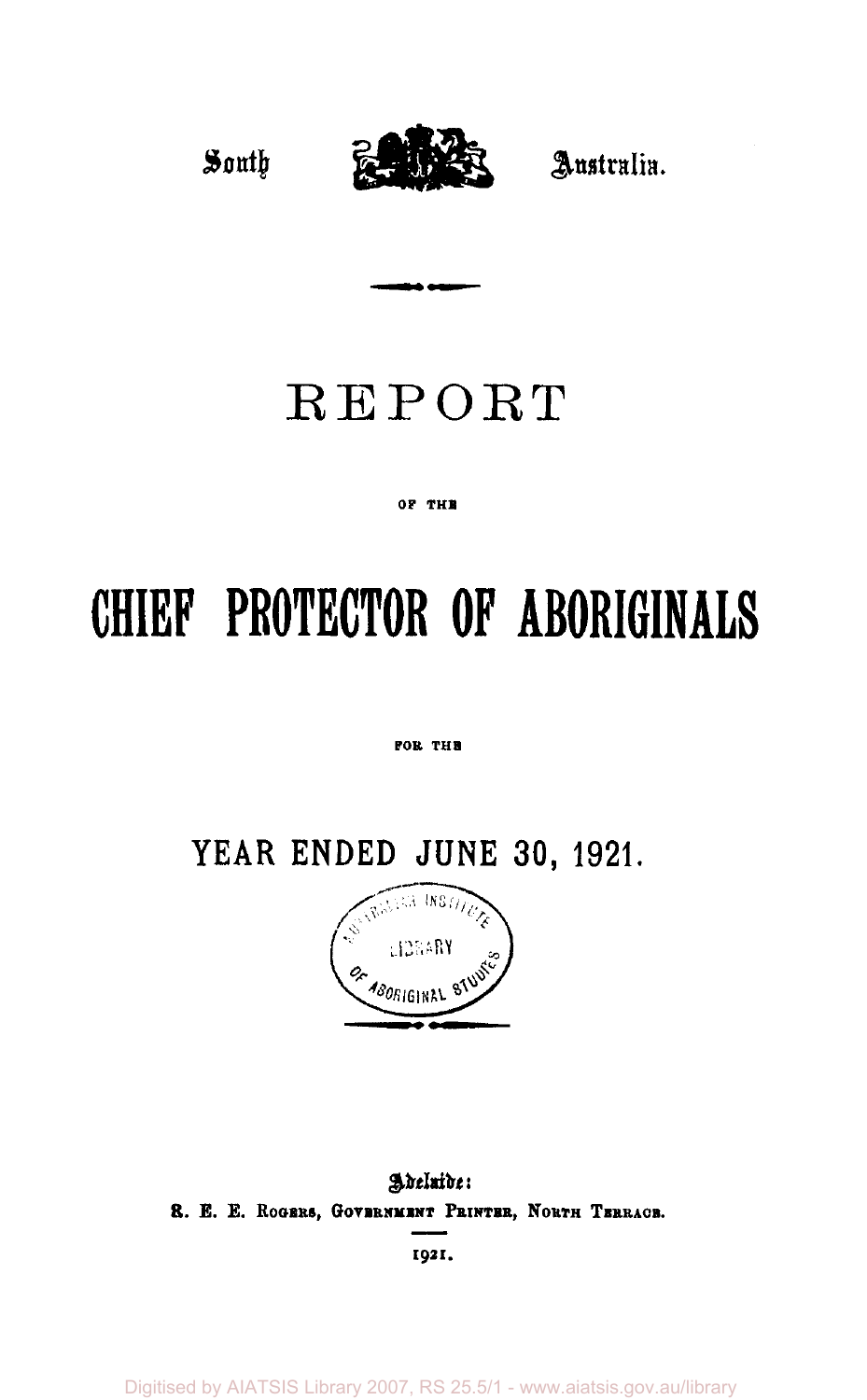## REPORT.

 $-$ 

#### Aboriginals Department,

Adelaide, October 15th, 1921.

Sir—I have the honor to submit this my report on the working of the Aboriginals Department for the year ended June 30th, 1921

#### POINT PEARCE STATION.

The operations for the year again show a loss, which amounts to £2,233 1s. 8d. This is not to be wondered at, as there is such a large number of aborigines depending on the station for a living, the number varying between 240 and 260, only 27 of whom are full-blooded aborigines. The fall in the value of livestock, wool, and skins is largely responsible for the loss shown.

The livestock on the station on the 30th June, 1921, consisted of 91 cattle, 4,138 sheep, 77 horses, and 37 pigs.

For the coming harvest we have under crop 3,396 acres which promises to yield well. Most of the farming is now done by the natives on the share system, and if this proves satisfactory the system will be extended.

#### POINT MCLEAY STATION.

The operations for the year show a loss of £5,911 6s. 8d., which could only be expected as there are over 400 aborigines depending on the station for a living. The only paying industries that can be carried on are grazing and dairying.

Mr. A. P. Bowman, of Campbell Park Station, recently presented the station with a valuable Shorthorn bull which will greatly improve the Point McLeay herd, and he is heartily thanked for his kindness.

The livestock on the station on the 30th June, 1921, consisted of 240 cattle, 71 sheep, 32 horses, and 79 pigs.

The expenditure and revenue of these stations for the year are as under:—

|                                                        | Expenditure. |  | Revenue. |  |  |  |  |  |
|--------------------------------------------------------|--------------|--|----------|--|--|--|--|--|
| Point Pearce $\pounds$ 11,911 16 0 $\pounds$ 9,858 6 0 |              |  |          |  |  |  |  |  |
| Point McLeay $\pounds 9,996$ 10 2 $\pounds 5,106$ 10 7 |              |  |          |  |  |  |  |  |

Digitised by AIATSIS Library 2007, RS 25.5/1 - www.aiatsis.gov.au/library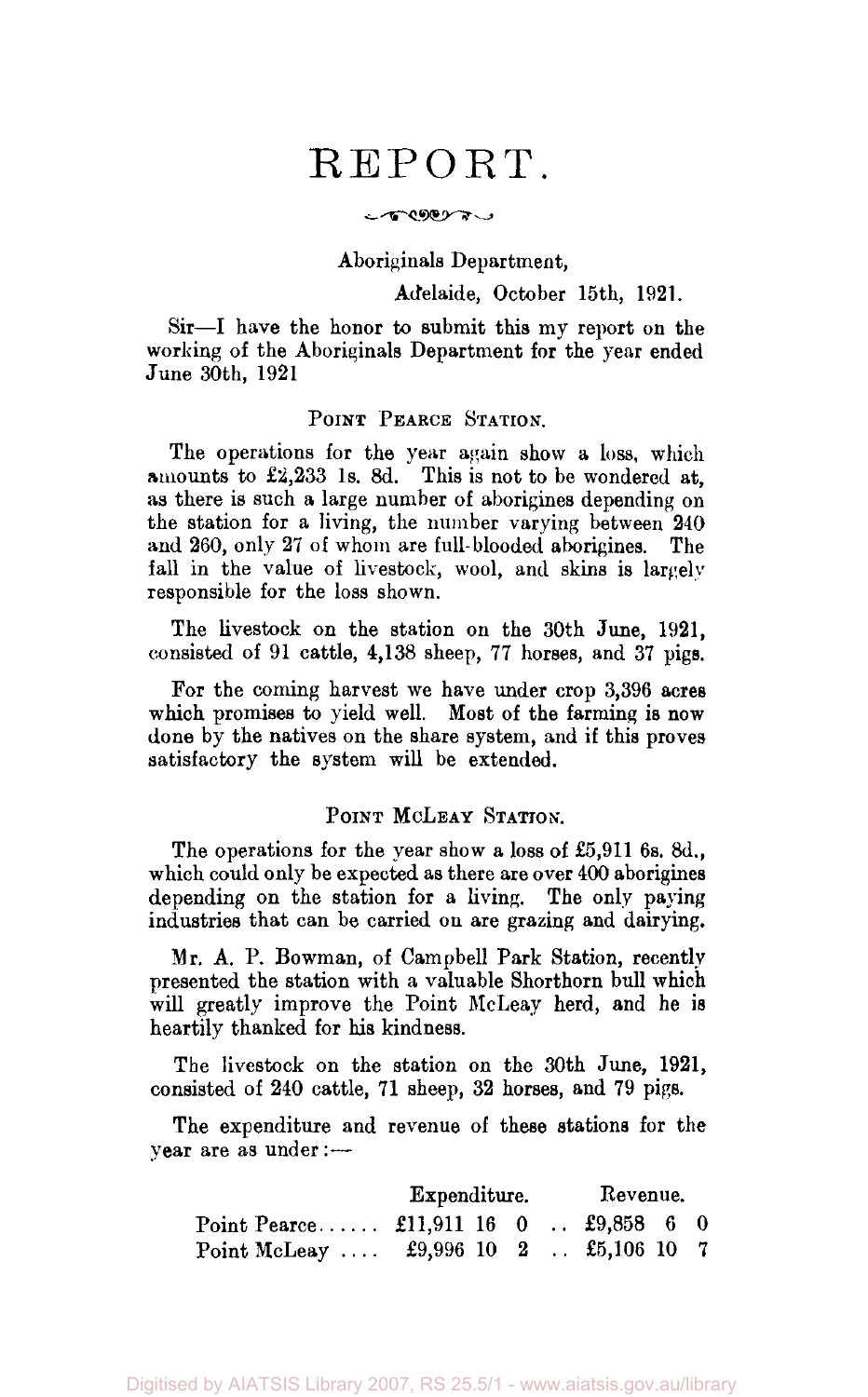The aboriginal population of the State, according to last year's estimate, is—

| $\textbf{Full-block}\quad\ldots\ldots\ldots\ldots\ldots\ldots\ldots\quad\quad3,787$ |  |  |  |  |  |  |  |  |  |  |  |  |  |  |
|-------------------------------------------------------------------------------------|--|--|--|--|--|--|--|--|--|--|--|--|--|--|
|                                                                                     |  |  |  |  |  |  |  |  |  |  |  |  |  |  |

The census figures will shortly be published and the actual numbers will then be available.

#### CRIME REPORT FOR THE YEAR.

| The number of aborigines convicted during the year was— |     |
|---------------------------------------------------------|-----|
| Drunkenness                                             | 26  |
| Riotous and indecent language                           | 6   |
| Unlawful possession of liquor                           | ាភិ |
|                                                         |     |
| Breach of Police Act                                    | 2   |
| $\text{Larceny}$                                        |     |
|                                                         |     |
| $Total$ convictions                                     | 41  |

The number of persons convicted of supplying liquor to aborigines was eight.

The health of the aborigines throughout the State during the year has been fairly good, and their requirements have been well attended to by the depot-keepers, who have cheerfully given their services free of charge. The numerous medical officers and hospital authorities and attendants have all given the native patients every care within their power.

Blankets, clothing, and medical comforts have been liberally supplied to those entitled to same in all parts of the State, but care has been exercised to keep down expenditure as far as possible. The enormous increase in prices of all commodities has made it most difficult to make the departmental vote cover the necessary expenditure.

| EXPENDITURE FOR THE YEAR ENDED JUNE 30TH, 1921.                                                                                                                                                                         |          |                                                                           |     |
|-------------------------------------------------------------------------------------------------------------------------------------------------------------------------------------------------------------------------|----------|---------------------------------------------------------------------------|-----|
| Head Office----<br>Salaries                                                                                                                                                                                             | 870 15 4 | $\pounds$ $\pmb{s}$ , $\pmb{d}$ , $\pmb{\pmb{t}}$ $\pmb{s}$ , $\pmb{d}$ , |     |
| Provisions, blankets, clothing,<br>medical expenses, &c., in con-<br>nection with depots other than<br>Point Pearce and Point McLeay 3,705 2 5<br>Advisory Council of Aborigines.<br>Printing, stationery and allowance |          |                                                                           |     |
| to secretary  52 0 6                                                                                                                                                                                                    |          | $-$ 4.627 18                                                              | - 3 |
|                                                                                                                                                                                                                         |          |                                                                           |     |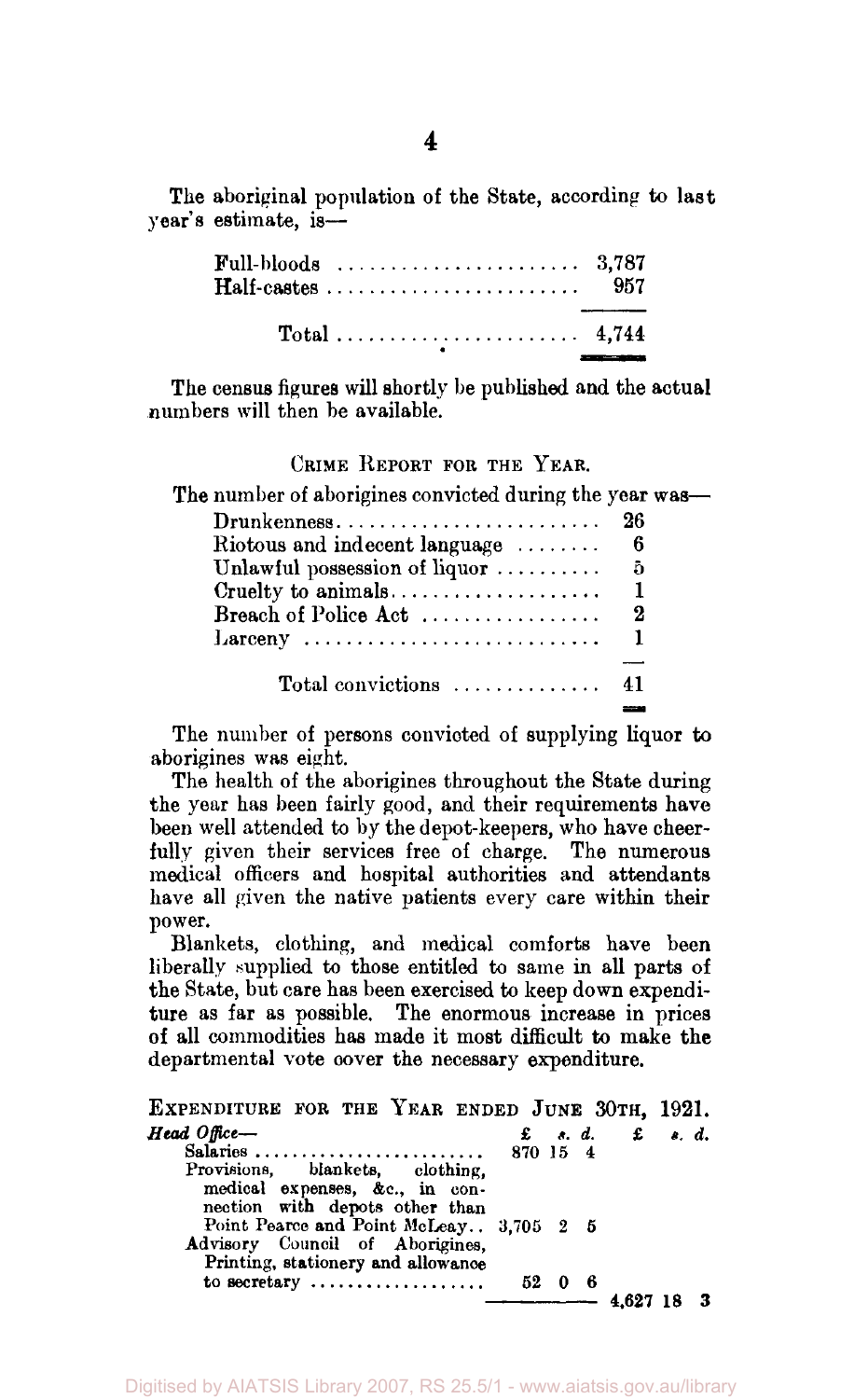EXPENDITURE—*continued.* 

| <b>Point Pearce Station—</b>              |  |          | $\mathfrak{L}$ s. d. $\mathfrak{L}$ s. d. |    |
|-------------------------------------------|--|----------|-------------------------------------------|----|
| Salaries and wages  5,438 18 1            |  |          |                                           |    |
| Implements, stock, stores, &c 6,472 17 11 |  |          |                                           |    |
|                                           |  |          | $\frac{1}{1}$ 11,911 16 0                 |    |
| Point McLeay Station-                     |  |          |                                           |    |
| Salaries and wages  3,456 10 8            |  |          |                                           |    |
| Implements, stock, and stores  6,498 3 9  |  |          |                                           |    |
|                                           |  | $\Omega$ |                                           |    |
|                                           |  |          | 9.996 10                                  |    |
|                                           |  |          |                                           | -5 |

REVENUE FOR THE YEAR ENDED JUNE 30TH, 1921.

|                                                                 | $\mathbf{f}$ , $d$ |  |
|-----------------------------------------------------------------|--------------------|--|
| From sales of produce, &c., Point Pearce Station 9,858 6 0      |                    |  |
| From sales of produce, &c., Point McLeay Station 5,106 10 7     |                    |  |
| Refund of advances to aborigines for rail fares, &c. 84 2 10    |                    |  |
| Total revenue $\ldots \ldots \ldots \ldots \ldots$ f15.048 19 5 |                    |  |
|                                                                 |                    |  |

I have, &c.,

W. G. SOUTH, Chief Protector of Aborigines.

The Honorable Commissioner of Public Works, Adelaide.

#### PROFIT AND LOSS ACCOUNT OF THE POINT PEARCE STATION FOR THE YEAR ENDED JUNE 30TH, 1921.

|                                                                                   | £          |              | s. d.              | £          |   | s. d. |
|-----------------------------------------------------------------------------------|------------|--------------|--------------------|------------|---|-------|
| To Salaries of superintendent and<br>storekeeper $\dots\dots\dots\dots\dots\dots$ | 444 0      |              | $\hspace{0.1em} 0$ |            |   |       |
| Wages of aborigines and white<br>laborers $\ldots \ldots \ldots \ldots \ldots$    | 5,129 11 5 |              |                    | 5,573 11 5 |   |       |
| Sheep<br>Rations for aborigines $\ldots$<br>School books, &c., for aboriginal     | 880 5 10   |              |                    | 1.589 2    |   | 0     |
| $children \ldots \ldots \ldots \ldots$                                            |            | $21 \quad 3$ | - 8                | 901        | 9 | 6     |
| $Interest$                                                                        |            |              |                    | 450 15 4   |   |       |
| Head office salaries and expenses                                                 |            |              |                    | 100 11 11  |   |       |
| Depreciation-                                                                     |            |              |                    |            |   |       |
| Furniture                                                                         | 6          |              | 411                |            |   |       |
| Implements, tools, $\&c. \ldots$ .                                                | 155        |              | 33                 |            |   |       |
| Harness                                                                           | 19         | 3            | 6                  |            |   |       |
|                                                                                   |            |              |                    | 180-11     |   | 8.    |
| Net profit brought forward $\ldots \ldots$                                        |            |              |                    | 6,736 11   |   | 2     |
|                                                                                   |            |              |                    | £15,532 13 |   | 0     |
|                                                                                   |            |              |                    |            |   |       |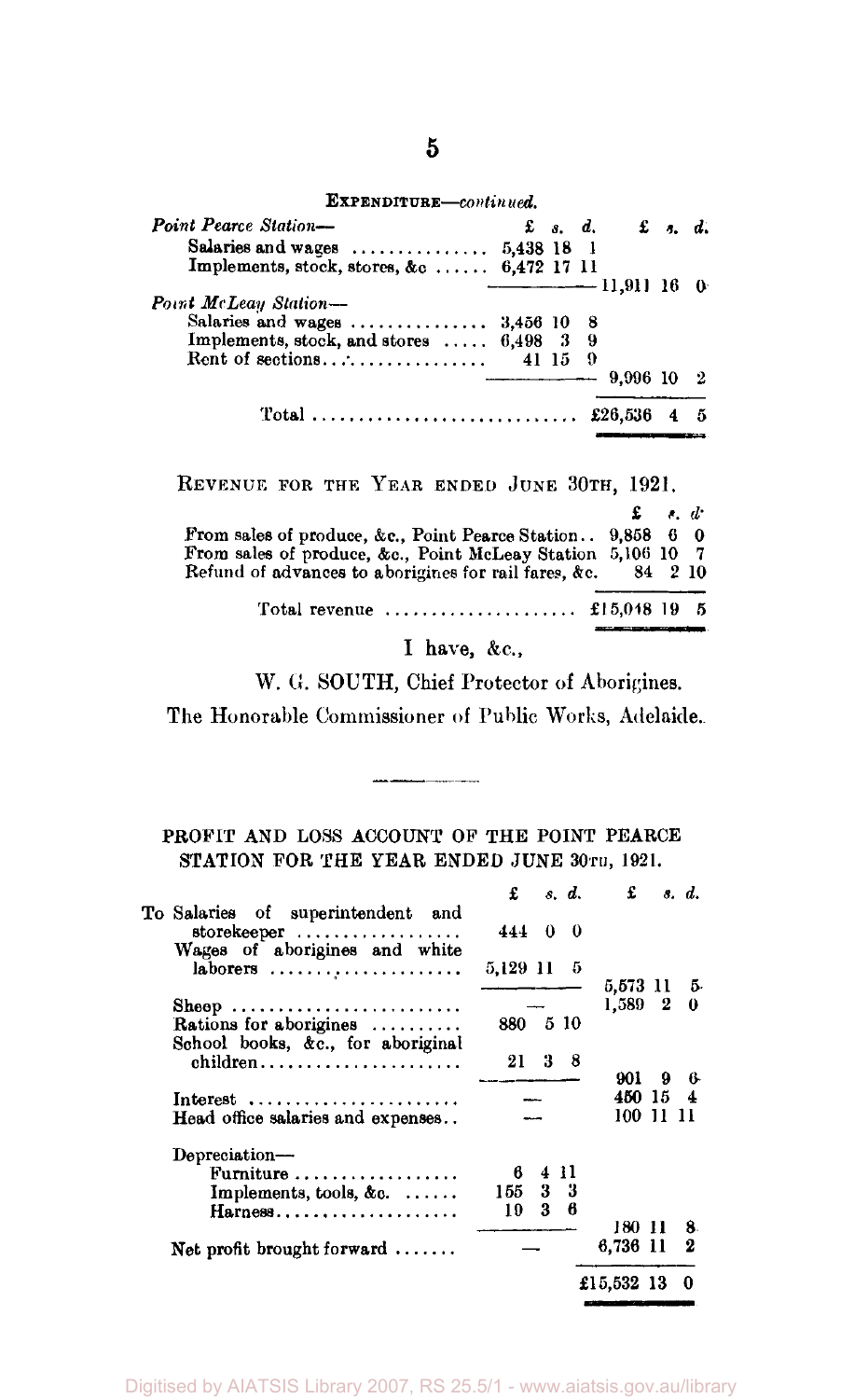| By Store $\dots \dots \dots \dots \dots \dots \dots \dots$             | £<br>8. d.             | $\mathbf{f}$<br>174 | 1          | 8. d.<br>- 8 |
|------------------------------------------------------------------------|------------------------|---------------------|------------|--------------|
| Rent of cottages, &c. $\ldots$<br>Farm account, wheat and other        |                        | 122                 | 6          | $\theta$     |
| $produce \dots \dots \dots \dots \dots \dots \dots$<br>Stock accounts- |                        | 5.877               | 1          |              |
| $Horses$                                                               | 25<br>Ð<br>0           |                     |            |              |
| Cattle<br>Pigs                                                         | 166 10<br>0<br>82 10 0 |                     |            |              |
|                                                                        |                        | 274                 | 0          | 0            |
| Meat<br>Sundry debtors—Amount collected                                |                        | 110.                | 7          |              |
| in excess of anticipation                                              |                        |                     | $5\quad 3$ | 4            |
| Net profit brought forward                                             |                        | 6,736 11 2          |            |              |
| Balance net loss for year                                              |                        | $2,233 \quad 1$     |            | - 8          |
|                                                                        |                        | £15,532 13          |            | $_{\odot}$   |
|                                                                        |                        |                     |            |              |

PROFIT AND LOSS ACCOUNT, ETC.—*continued.* 

#### BALANCE-SHEET OF THE POINT PEARCE STATION AS AT JUNE 30TH, 1921.

| LIABILITIES.                                  | £        |          | s. d.               | £           |   | s. d. |
|-----------------------------------------------|----------|----------|---------------------|-------------|---|-------|
| H.M. Government                               | 11,120   |          | 6 11                |             |   |       |
| H.M. Government interest account              | 450 15   |          | 4                   |             |   |       |
|                                               |          |          |                     | 11,571      | 2 | 3     |
| Capital account                               |          |          |                     | 11,362      | 9 | 5     |
| Sundry creditors                              |          |          |                     | 356 13      |   | 1     |
| Net profit brought forward $\ldots$           | 6,736 11 |          | $\overline{2}$<br>8 |             |   |       |
| Less net loss for year $\dots\dots\dots\dots$ | 2,233    | 1        |                     | 4,503       | 9 | 6     |
|                                               |          |          |                     |             |   |       |
|                                               |          |          |                     | £27,793 14  |   | 3     |
| ASSETS.                                       | £        |          | s. d.               | £           |   | s. d. |
| Station buildings                             | 8.630    | $\bf{0}$ | 0                   |             |   |       |
| Improvements, fencing, $\&c. \ldots \ldots$   | 4,600    | 0        | $\bf{0}$            |             |   |       |
|                                               |          |          |                     | 13,230      | 0 | 0     |
| Implements, vehicles, &c. $\dots$             | 1,396 9  |          | $\Omega$            |             |   |       |
| Furniture                                     | 118 13   |          | 9                   |             |   |       |
| Harness                                       | 172 15   |          | 1                   |             |   |       |
|                                               |          |          |                     | 1,687 17 10 |   |       |
| Stocks on hand—                               |          |          |                     |             |   |       |
| Store                                         | 715 12   |          | 7                   |             |   |       |
| Wheat                                         | 20       | 5.       | 0                   |             |   |       |
| Barley                                        | 19       | ı        | 4                   |             |   |       |
| Oats                                          | Ħ        | 5        | $\bf{0}$            |             |   |       |
|                                               | 1.575    | 0        | 0                   |             |   |       |
| Cornsacks and woolpacks                       | 97       | 0        | $\bf{0}$            |             |   |       |
| Pigs food, barley $\dots \dots \dots \dots$   | 27       | 10       | 0                   |             |   |       |
| $Binder$ twine $\ldots \ldots \ldots \ldots$  | 3        | 5        | 0                   |             |   |       |
| Super                                         | 87       | 10       | $\bf{0}$            |             |   |       |
| Bricks                                        | 3        | 0        | $\bf{0}$            |             |   |       |
| Lime                                          | 2        | 8        | $\Omega$            |             |   |       |
| Share farmers' seed and super                 | 936      | 0        | 0                   |             |   |       |
| Wool                                          | 696      | $\Omega$ | 0                   |             |   |       |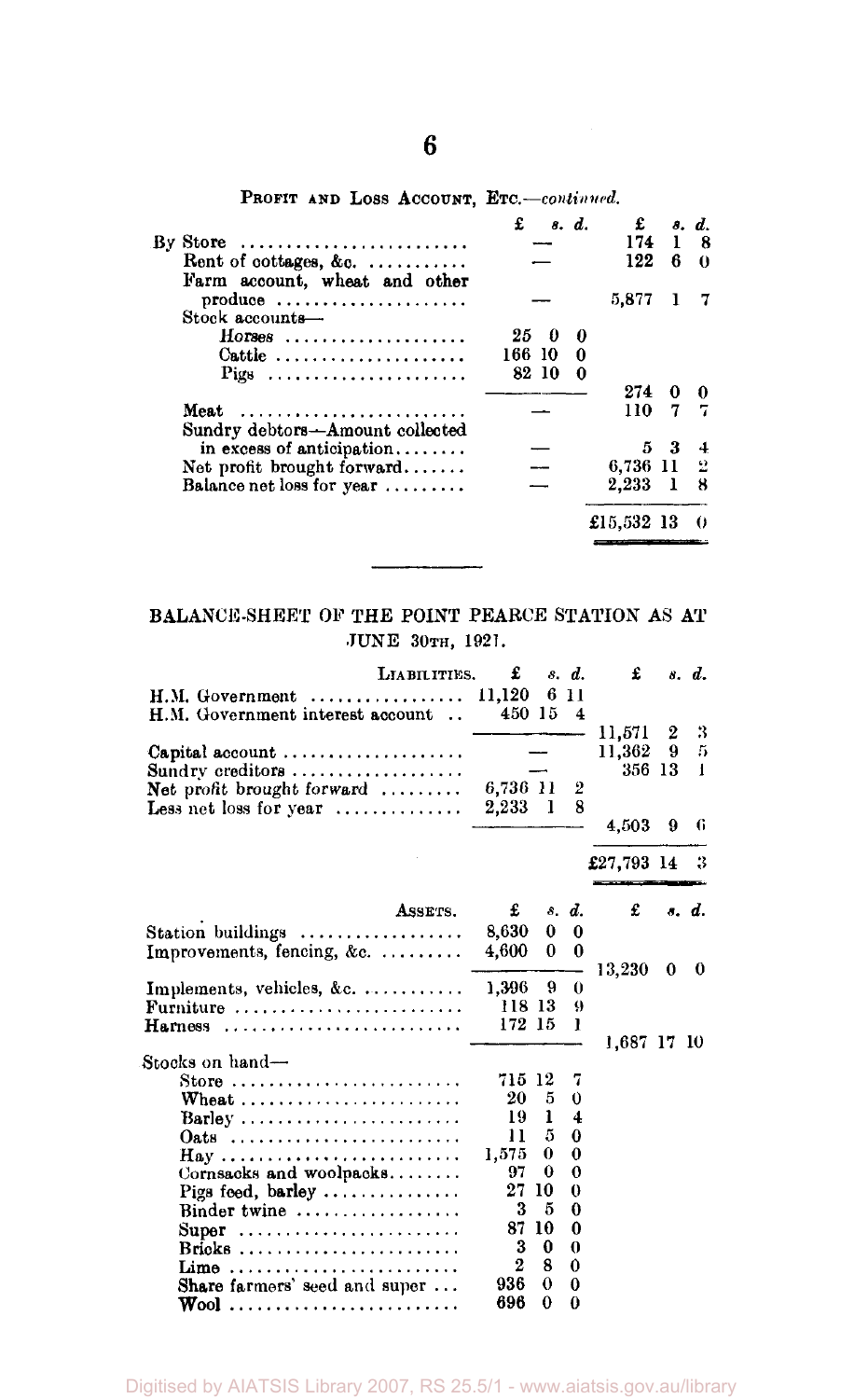| Assurs-continued.                       |              |          |          |              |    |       |
|-----------------------------------------|--------------|----------|----------|--------------|----|-------|
| Livestock---                            | £            |          | s. d.    | £            |    | s. d. |
| $Horses$                                | 1.145        | 0        | 0        |              |    |       |
| Cattle                                  | 868 0        |          | - 0      |              |    |       |
| Sheep                                   | 4,231 18 0   |          |          |              |    |       |
|                                         |              | 87 0     | $\Omega$ |              |    |       |
|                                         |              |          |          | 10.525 14 11 |    |       |
| Wheat certificates-                     |              |          |          |              |    |       |
| 1915-16, expected to realise $\ldots$ . |              | 25 6 2   |          |              |    |       |
| 1916-17, expected to realise $\ldots$ . | 538 17 8     |          |          |              |    |       |
| 1917-18, expected to realise $\ldots$ . |              | 52 3 11  |          |              |    |       |
| 1918-19, expected to realise $\ldots$ . |              | 85 16    | - 0      |              |    |       |
| 1919-20, expected to realise $\ldots$ . |              | 95 12 11 |          |              |    |       |
| 1920-21, expected to realise $\ldots$ . | $1,552$ 4 10 |          |          |              |    |       |
|                                         |              |          |          | 2,350        | -1 | 6     |
|                                         |              |          |          | £27,793 14   |    | 3     |
|                                         |              |          |          |              |    |       |

W. G. SOUTH, Chief Protector of Aboriginals.

August 24th, 1921.

Examined and passed,

EDGAR WM. GILES, Commissioner of Audit, September 7th, 1921.

#### PROFIT AND LOSS ACCOUNT OF THE POINT MCLEAY STATION FOR THE YEAR ENDED JUNE 30TH, 1921.

|                                                                                         | £     |              | s. d. | £         |    | s. d.  |
|-----------------------------------------------------------------------------------------|-------|--------------|-------|-----------|----|--------|
| To Store                                                                                |       |              |       | 282.      | 7  | -92    |
| Farm                                                                                    |       |              |       | 615 19 10 |    |        |
| Stock accounts-                                                                         |       |              |       |           |    |        |
| $H$ orsos                                                                               |       | 80           | 0     |           |    |        |
| Sheep                                                                                   |       | $25\,13\,-5$ |       |           |    |        |
| Cattle                                                                                  |       | $18 + 10$    |       |           |    |        |
|                                                                                         |       |              |       | 51        | 18 | 3      |
|                                                                                         |       |              |       | 66        | 10 | я      |
| Mats and baskets $\dots\dots\dots\dots\dots$                                            |       |              |       | ı         | 3  | $_{0}$ |
| Rations for aboriginals $\ldots \ldots \ldots$                                          |       | 692-17       |       |           |    |        |
| School books for aboriginal children                                                    | 10    | - 1          | - 5   |           |    |        |
|                                                                                         |       |              |       | 702 18    |    |        |
| Boots shop, boots and materials                                                         |       |              |       | 2         | 0  | 0      |
| Salaries of superintendent and                                                          |       |              |       |           |    |        |
| $storekeeper \ldots \ldots \ldots \ldots \ldots$                                        | 504.  | - 0          | 0     |           |    |        |
| Wages of aboriginals and white                                                          |       |              |       |           |    |        |
| labor                                                                                   | 3.030 | - 8          |       |           |    |        |
|                                                                                         |       |              |       | 3.534     | 8  | 2      |
| Depreciation-                                                                           |       |              |       |           |    |        |
|                                                                                         |       | 6 12         | 8     |           |    |        |
|                                                                                         |       |              |       |           |    |        |
| Furniture                                                                               |       | 52-15        | 9     |           |    |        |
| Implements, $\&c. \ldots \ldots$<br>$Harness \dots \dots \dots \dots \dots \dots \dots$ | 8     | -19          | 1     |           |    |        |

BALANCE-SHEET, **ETC.—***continued.*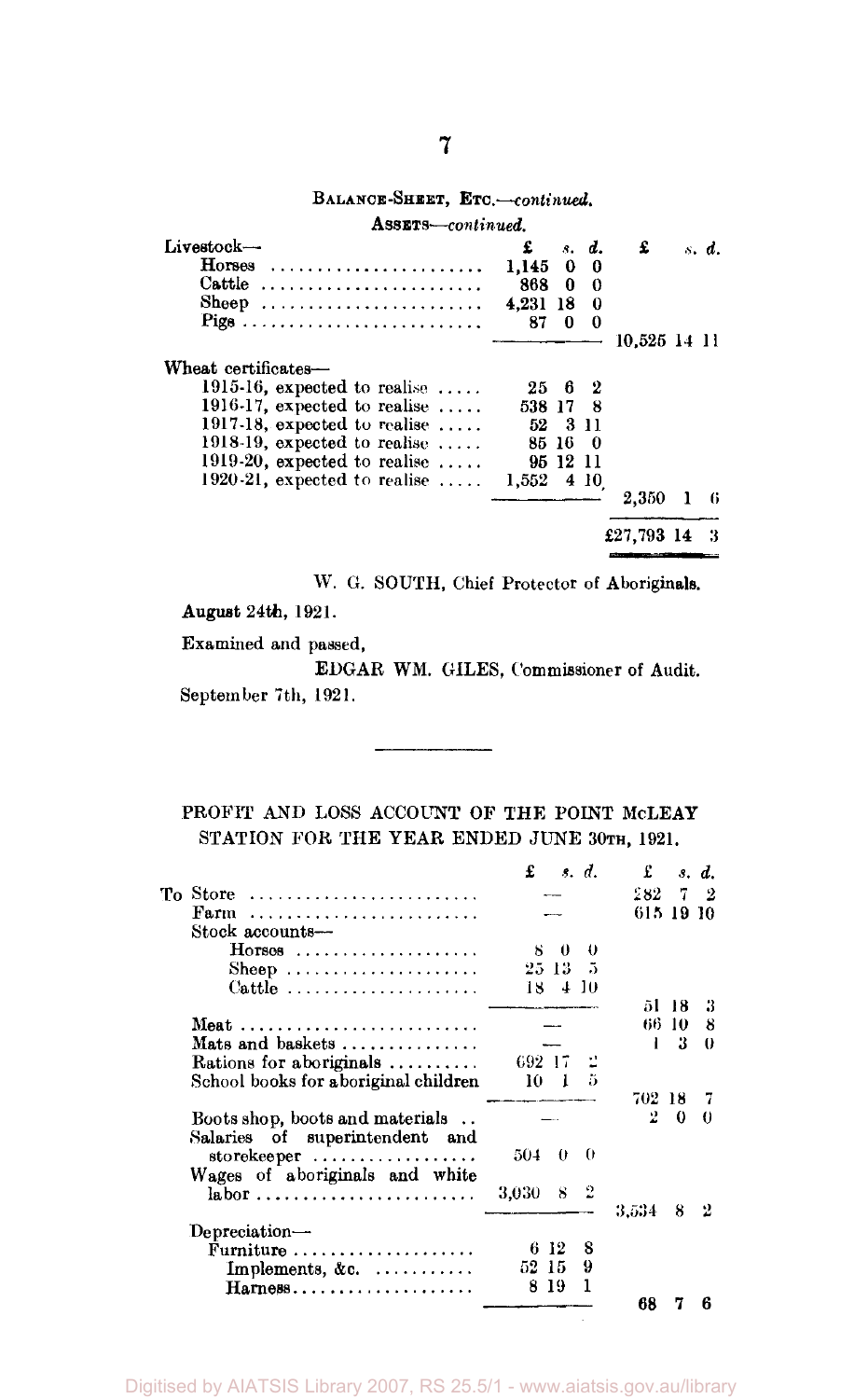|  |  | PROFIT AND LOSS ACCOUNT, ETC.--continued. |  |  |  |  |
|--|--|-------------------------------------------|--|--|--|--|
|  |  |                                           |  |  |  |  |

|    |                                                                 | ı         | s. а. | <b>2</b> 8. A.                                                                                                                       |        |     |
|----|-----------------------------------------------------------------|-----------|-------|--------------------------------------------------------------------------------------------------------------------------------------|--------|-----|
| To |                                                                 |           |       |                                                                                                                                      | 41 15  | - 9 |
|    | Head office, salaries and expenses                              |           |       |                                                                                                                                      | 100 11 | 11  |
|    | Interest                                                        |           |       | 821 12                                                                                                                               |        | -8  |
|    | Net loss brought forward $\ldots \ldots$                        |           |       | 11,419 17 3                                                                                                                          |        |     |
|    |                                                                 |           |       | £17,709 10 9                                                                                                                         |        |     |
|    |                                                                 |           |       |                                                                                                                                      |        |     |
|    |                                                                 |           |       | $\mathbf f = s, d, \qquad \mathbf f = s, d.$                                                                                         |        |     |
|    | By Pigs $\dots \dots \dots \dots \dots \dots \dots \dots \dots$ |           |       | 378                                                                                                                                  |        | 610 |
|    | Net loss for year $\dots\dots\dots\dots\dots$                   | 5,911 6 8 |       |                                                                                                                                      |        |     |
|    | Add net loss brought forward  11,419 17 3                       |           |       |                                                                                                                                      |        |     |
|    |                                                                 |           |       | 17.331                                                                                                                               | -3-11  |     |
|    |                                                                 |           |       | €17,709 10<br><u> The Contract of Contract of Contract of The Contract of The Contract of The Contract of The Contract of The Co</u> |        | - 9 |

**BALANCE SHEET OP THE POINT McLEAY STATION AS AT JUNE 30TH, 1921.** 

| LIABILITTES.                                                                 | £              |             | s. d.    | £                                                |                     | s. d.                             |
|------------------------------------------------------------------------------|----------------|-------------|----------|--------------------------------------------------|---------------------|-----------------------------------|
| H.M. Government account $\ldots$ 21,020<br>H.M. Government interest account  | 821 12         |             | 7        | 0<br>R                                           |                     |                                   |
| Sundry creditors<br>Capital account $\ldots \ldots \ldots \ldots \ldots$     |                |             |          | 21.841<br>706<br>5.550                           | 19<br>$\bf{2}$<br>6 | 8<br>5<br>$\overline{\mathbf{4}}$ |
|                                                                              |                |             |          | £28,098<br><u> Terra di Madamento di Secondo</u> | 8                   | 5                                 |
| ASSETS.                                                                      | -£             |             | s. d.    | £                                                |                     | s. d.                             |
| Buildings $\ldots \ldots \ldots \ldots \ldots \ldots \ldots$<br>Improvements | 4,419<br>1.679 | 1           | 3<br>111 | 6.098                                            | 3                   | 2                                 |
| Furniture<br>Implements, vehicles, &c.                                       | 126<br>475 19  | Ŧ           | 1<br>7   |                                                  |                     |                                   |
| Harness                                                                      | 80 11          |             | 7        | 682 12                                           |                     | 3.                                |
| Stocks on hand-                                                              |                |             |          |                                                  |                     |                                   |
| Store                                                                        | 1,001 15       |             | 5        |                                                  |                     |                                   |
| Mats and baskets                                                             |                | 2 12        | 3        |                                                  |                     |                                   |
| Boot shop, boots and materials                                               |                | 80          | $\Omega$ |                                                  |                     |                                   |
| Farm account-                                                                |                |             |          |                                                  |                     |                                   |
| Barley                                                                       | 0              | -18         | 0        |                                                  |                     |                                   |
| Chaff                                                                        | 6              | 0           | 0        |                                                  |                     |                                   |
| $\mathbf{Hay}$                                                               | 510            | 0           | 0        |                                                  |                     |                                   |
| $Pollard \ldots \ldots \ldots \ldots \ldots \ldots$                          | 15             |             | 8 10     |                                                  |                     |                                   |
| Lime                                                                         | 0 16           |             | 6        |                                                  |                     |                                   |
| $\text{Super}$                                                               | 1              | 8           | 9        |                                                  |                     |                                   |
| Field peas                                                                   | 3              | 7           | 8        |                                                  |                     |                                   |
| Motor spirit                                                                 | 9              | 0           | 0        |                                                  |                     |                                   |
| Wool                                                                         | 36             | $\mathbf 0$ | 0        |                                                  |                     |                                   |
|                                                                              |                |             |          | 1,595                                            | 7                   | 5.                                |

**8**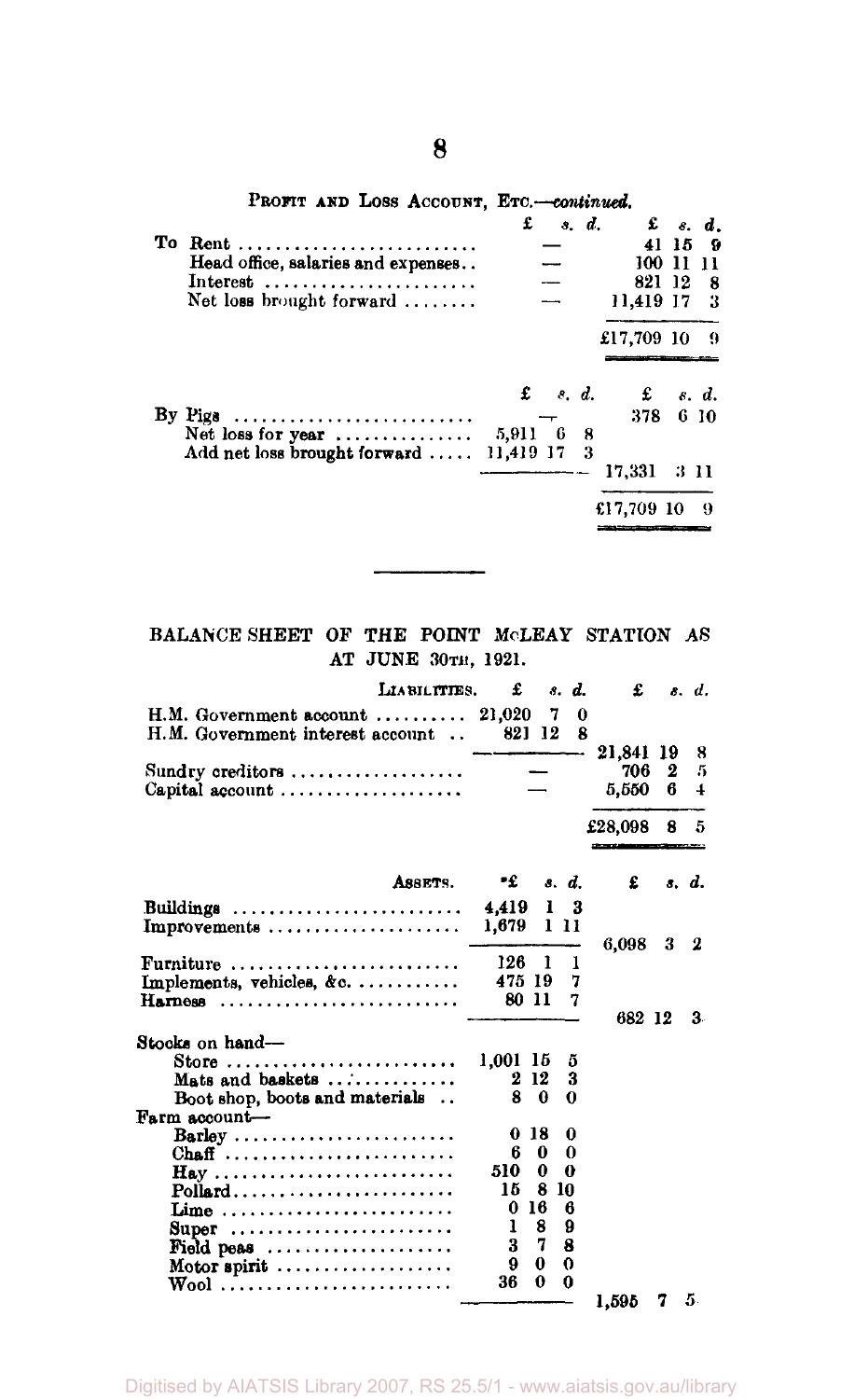#### BALANCE-SHEET, ETC.—*continued.*

| ASSETS-continued.                       |          |     |                |         |            |       |
|-----------------------------------------|----------|-----|----------------|---------|------------|-------|
| Livestock on hand-                      | £        |     | s. d.          | £       |            | s. d. |
| Horses                                  | 312      | 0   | $\mathbf{0}$   |         |            |       |
| Cattle                                  | 1,706    |     | 0 <sub>0</sub> |         |            |       |
| Sheep                                   | 81       | 0   | -0             |         |            |       |
|                                         | 271      | 0   | - 0            |         |            |       |
| Fowls                                   | $\bf{2}$ | 0   | 0              |         |            |       |
|                                         |          |     |                | 2,372   | $0\quad 0$ |       |
| Sundry debtors                          |          |     |                | 19      |            |       |
| Net loss for year $\ldots$              | 5.911    | - 6 | 8              |         |            |       |
| Add net loss brought forward  11,419 17 |          |     | - 3            |         |            |       |
|                                         |          |     |                | 17,331  |            | 3 11  |
|                                         |          |     |                | £28.098 |            | 5     |
|                                         |          |     |                |         |            |       |

W. G. SOUTH, Chief Protetor of Aboriginals. August 24th, 1921.

Examined and passed,

EDGAR WM. GILES, Commissioner of Audit. September 7th, 1921.

#### POINT PEARCE ABORIGINAL STATION.

Port Victoria, July 1st, 1921.

Sir—I have the honor to forward you the following report for the year ending June 30th, 1921:—

Harvest results were very good. Our returns are— Wheat, 15,160bush. ; barley, 8,741bush. ; oats, 411bush.; total station share of grain grown, 23,070bush. ; hay, 615 tons. Hay now on hand, 450 tons. All our farming is now done on shares. Allowing for adjustments, because of taking hay for station instead of grain, the total amount of grain grown on the station is about double these figures. The wheat averaged 15bush. to the acre. Barley averaged 20bush. per acre.

The wool clip totalled 125 bales and 7 bags from 3,512 sheep and 520 lambs shorn—total 4,032.

We have had a satisfactory lambing this year, 878 lambs, giving an average of 70 per cent. The total number of sheep and lambs now is 4,138; horses, 77; cattle, 91 ; pigs, 37.

This year we have in crop 3,396 acres. We have had splendid rains, and the crop has had a better start than for some years.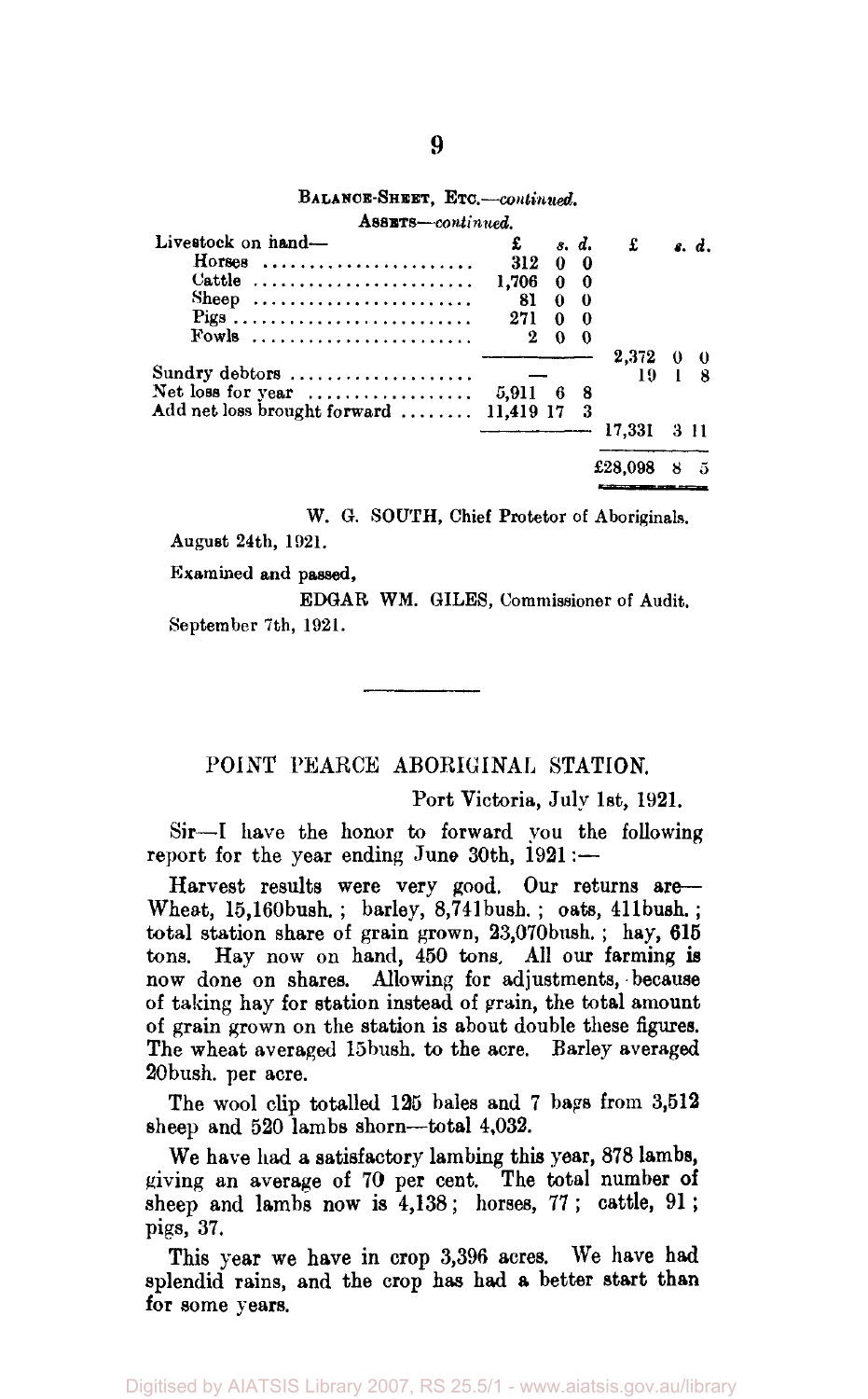Notwithstanding the good harvest, the fall in the prices of barley, wool, and sheep will adversely affect our financial results for the year, especially as we have had to pay high prices for all material, implements, store, &c.

We are continuing to have all farm work done by aborigines on the third-share system, as this method of employing approved men promises success.

We have further improved our water supply. The tank in South paddock on Wardang Island has been completed and supplied with windmill, &c, and a tank has been excavated and is now being built, with a capacity of 50,000galls., which will give two of our paddocks on mainland a good supply of water, especially as this tank will be connected by pipes with our wells. Owing to the splendid rains which have fallen nearly all our dams and tanks are full.

The new school built last year was opened for use in January. It is a great success, being built on modern lines to plans approved by the Director of Education, welllighted and ventilated. The number of children now in the school is 50.

Several of our very old full-blooded aborigines have died during the past year. The health of the people generally has been good.

Our men have been employed as share farmers, builders, for rabbiting, fencing, stone-raising, wood-cutting, stonepicking, carting firewood, stores, grain, super, &c, milking, boundary riding, butchering, care of pigs, sanitary work, crossing sheep to and from Wardang Island, shearing, breeching, and dagging sheep. As usual the Port of Balgowan has given work to several of our men as wheat lumpers, &c.

Religious services have been conducted on the station weekly, as usual, by visiting ministers and laymen from the churches in our neighborhood, whose unselfish work we again gratefully acknowledge. Sunday evening services are also regularly conducted by Mr. D. Roper and myself. Sunday school is conducted by Mr. D. Roper, assisted by Miss Roper and others, with encouraging results.

All the officers of the station continue to prove efficient workers in their several departments.

I have, &c,

#### FRANCIS GARNETT, Superintendent.

The Chief Protector of Aboriginals, Adelaide.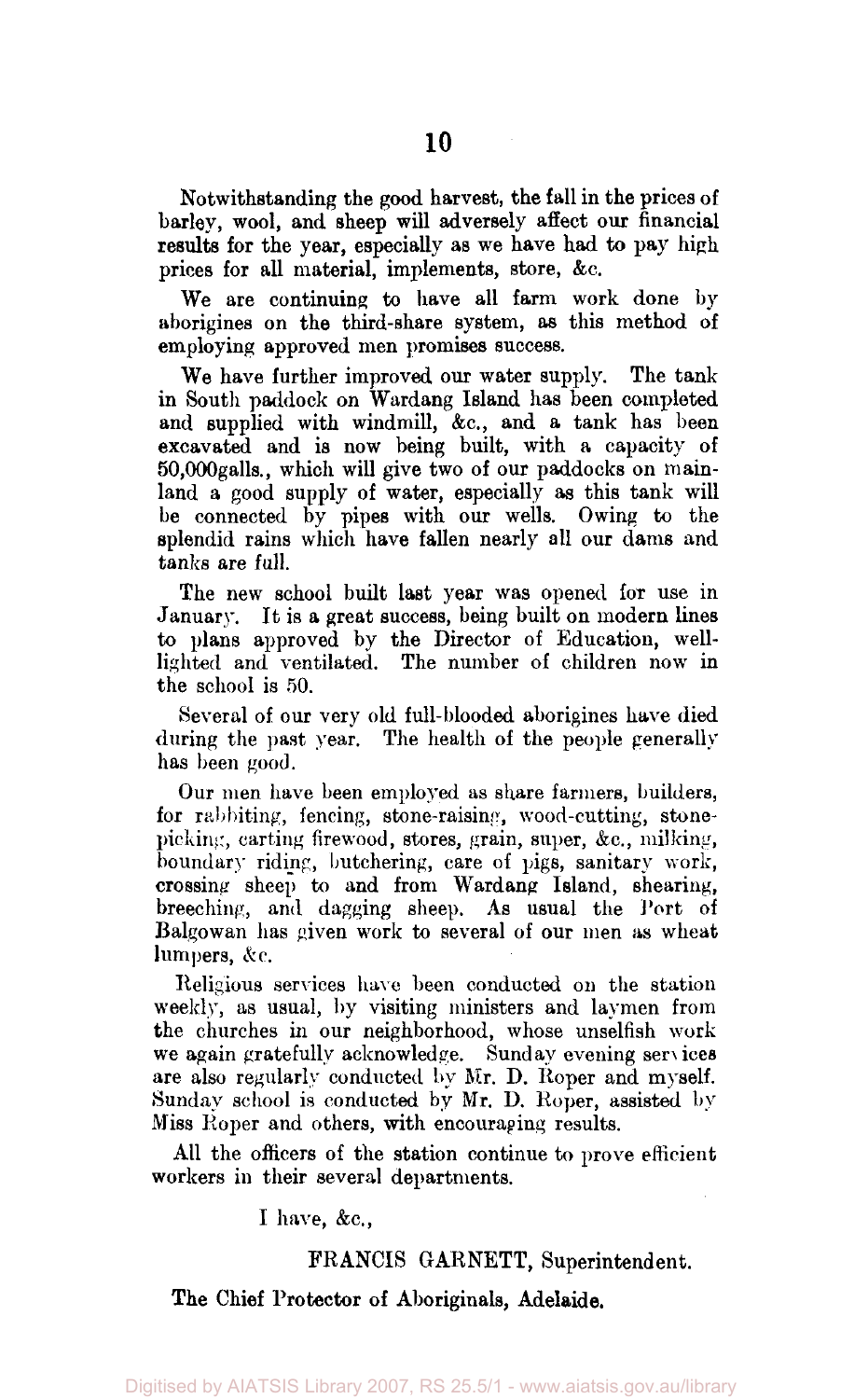#### POINT McLEAY ABORIGINAL STATION.

July **11th, 1921.** 

Sir—I have the honor to submit the following report for the year ending June 30th,  $1921 :=$ 

We have had a very successful year with our dairy, the cows milking well, both at Glenora and the head station ; the cows at the station being milked to supply the natives and officers with milk. Butter has been a good price right through the year. The year on the whole has been a splendid dairying year. We had heavy falls of rain in the months of February and March, which gave the lucerne paddocks a wonderful growth, which helped us to bring the milking cows through with very little hand-feeding.

We have had a splendid season with our pigs, the bacon pigs selling at high prices and the sows have been having good litters of young ones, keeping our fattening styes well filled.

Our hay crops have been a very great success. Never before have we had so much hay on hand, the hay being of splendid quality; this is oaten hay. The lucerne hay which is mixed with barley was of sufficient length to allow us to cut it with the twine binder, and so saved a great deal of waste in carting.

The lucerne sown last year has grown well, but the lucerne seed sown this year had a very bad time. The grubs came in thousands and cleaned the young lucerne off as they went. These grubs were also bad on the oat crops, climbing up the stem and eating off the head.

The present crops are looking well, but not so well as they were this time last year; but they may improve as the year advances.

In my report of last year I spoke of our sowing and planting the big sand-drift with the grass purchased from the Minda Home. A great deal of this grass has grown and is now looking well. We have had a splendid crop of rye on this drift, which was a splendid sight, the rye standing well up to 6ft. high. This has gone a long way to stop the drift. I am also pleased to be able to say that the drift has been almost stopped, and with a little careful planting this year we should do it. We have also sown in various places seeds of the sheaoak and wattle, but up to date very few have come up, this being a disappointment to us.

Our sheep have been doing- well this year. We have a nice lot of young lambs coming, the ewes being late. We have had trouble with the fly pest; up to this year we have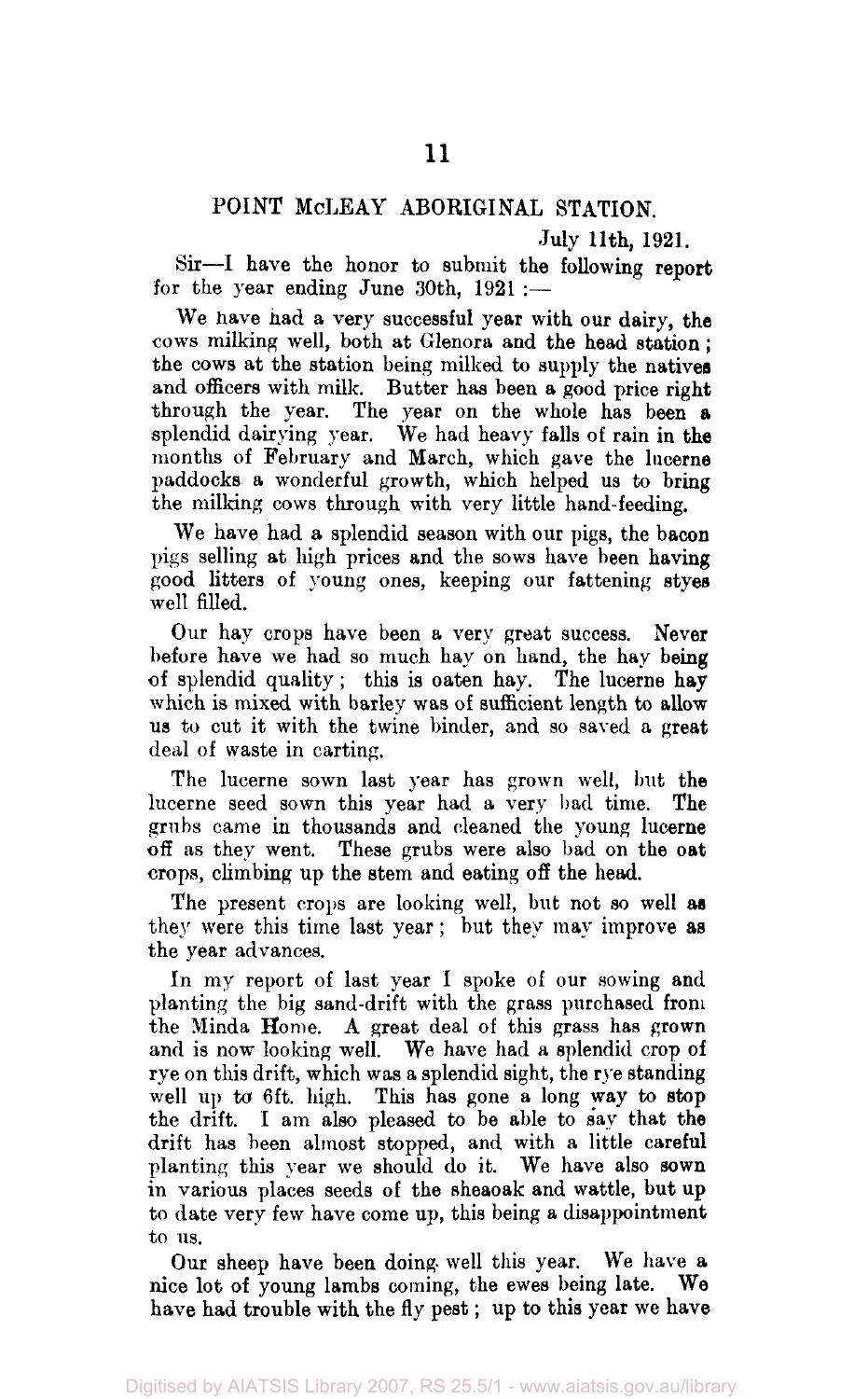never been troubled with them. The wool from these sheep will be nice and bright, but being crossbred it will not sell like Merino. We have had some trouble with dogs again this year

We have been able to find employment for a large number of natives on the station, but I am sorry to say that it is of no profit to us. Our natives could obtain a great deal of employment on the banks at Wellington, but drink is so easily obtained there that the contractors will not employ the natives.

We have built two very fine rooms on to the present school building, and these will be a very great help indeed to the schoolmaster when they are finished. We have also finished the construction of the 34 chains of metal road leading to the Narrung Landing. This road is of great value to us, and we would be very pleased to see the district council add another 30 chains to that already finished.

The conduct of our natives has been fair, the trouble with the drink being the drawback; they always manage to obtain drink when they go across to Milang and elsewhere. I shall be glad when the present football season is over.

The health of the natives has been fair. We have had the usual colds, but thanks to our Chief Protector, who was able to secure the services of Dr. Linn from Tailem Bend. This gentleman, I am pleased to say, takes a great interest in the natives, and under his treatment the people soon recover. We also thank the Chief Protector for all the assistance he has given us in getting our people admitted to the Adelaide Hospital. We have had several deaths of the pure aboriginals, both male and female. The old people are fast dying out, and it will not be many years before they are all gone.

The religious needs of the natives have been well cared for by the A.F.A., who send a minister from Adelaide every three or four months ; and they have had the services of Mr. Johnstone, of Meningie, and Mr. Sanders, of the Milang Church, both taking a deep interest in our natives, and we thank the A.F.A. and the two gentlemen mentioned for deep interest and good work they are doing for our natives.

Mr. Bead still continues to carry out his duties as store and book keeper with efficiency. Mr. Wyatt, as dairyman and farm overseer, still takes the deepest interest in his work.<br> $\frac{1}{\sqrt{2}}$  have  $\frac{1}{\sqrt{2}}$  have  $\frac{1}{\sqrt{2}}$ I have,  $&c.,$ 

J. B. STEER.

To W. G. South, Esq.,

Chief Protector of Aboriginals, Adelaide.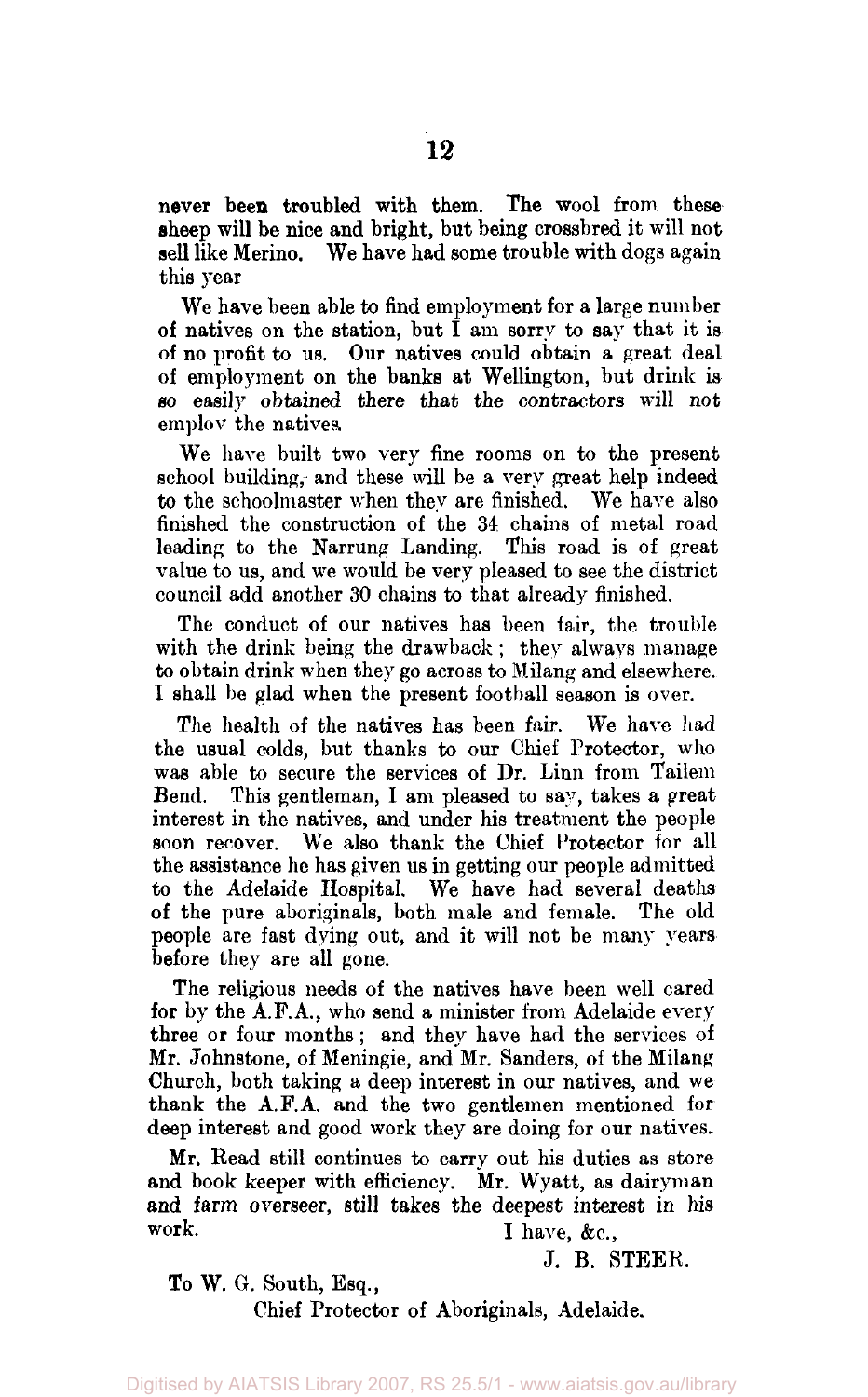#### Police Inspector's Office, Port Augusta,

July 28th, 1921.

Sir—I have the honor respectfully to submit my annual report on the condition and general conduct of the natives in the Far Northern Division for the year ended June 30th, 1921.

The constable at Mungeranie reports that there are about 150 male and 151 female aboriginals in that district. The closing of the Killappaninna Mission Station has caused a lot of aboriginals to seek assistance at Mungeranie. The high cost of living has made it almost impossible for the lessees of the smaller stations to feed them ; no aboriginal with a family can secure employment unless he buys food for his family. There are about 50 aboriginals camped near the station, including 20 very old natives, besides 14 children under the age of 14 years.

The old and infirm natives find it difficult to get enough to eat, consequently there is a big demand for Government rations. A very much larger supply of blankets, clothing, and rations is required for the coming year. The young and able-bodied aboriginals are going out after wild dog scalps, but I do not think they will get enough to keep themselves, as dogs are getting very scarce. There are three old male and three female aboriginals at Cowarie who are feeble and blind with age ; it is my intention, provided I can spare the rations, to send out a supply to these by the mailman.

There are about 20 old natives receiving rations at the Innamincka depot, and 12 able-bodied aboriginals employed on stations. At Cordillo Downs there are about 14 natives, comprising five old and infirm natives who receive rations, and nine young aborigin is who are at present engaged by the station owners trapping dogs.

There are about 27 aboriginals at Mount Serle, the majority of whom are old and incapable of earning their own living. At Beltana there are three old male and four female aboriginals; these have been turned away from the Nilpena Station, where they had been working for a number of years.

The condition of the natives in the Oodnadatta district is good, owing chiefly to the exceptionally good season. Game is plentiful, but not sufficient to stop the supplies of rations, &c, to the old natives, and the same remarks apply to the aboriginals at Indulkinna.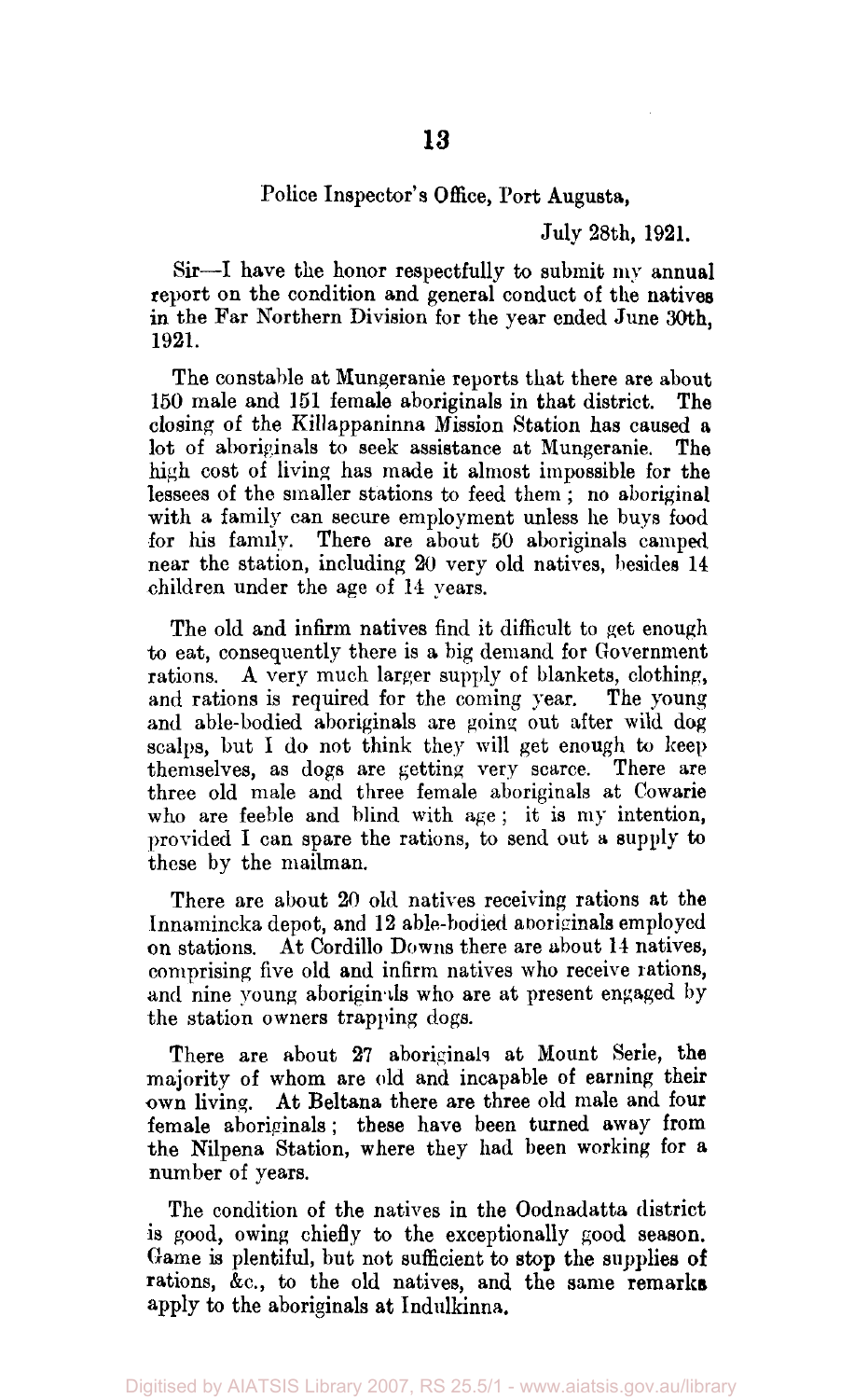**From the report** received from the constable at Fowler's Bay, it appears that there are 90 aboriginals in that district, and those capable of working can obtain employment from the farmers and graziers, who are glad of their services. The old and infirm natives are supplied with rations, &c., from the depot at the station.

The aboriginals in the Iron Knob district are practically all employed on the stations, and the more energetic of them earn good money at times. The general condition of the natives in the Tarcoola district has been fairly good. There are approximately 120 natives in the district, the majority of whom find employment on the different stations.

About nine months ago a large number of natives arrived at Ooldea from the Everard and Musgrave Ranges and camped near the railway line, and by their persistent appeals for rations, &c, became a source of annoyance to the railway employees, and those who have once tasted the sweets of idleness, and have been assisted by the white people, make no genuine effort to keep themselves, and eventually become a burden to the State.

About two years ago Mrs. Daisy Bates established a camp at Ooldea and worked among the natives presumably with the object of raising them to a higher standard of living and to eventually bring about their complete civilization. After about 18 months' stay amongst them she realised that all her efforts in that direction were in vain, and she returned to Western Australia, thoroughly convinced that any violation of their human instincts, and intrusion upon their native habits and customs, would be detrimental to them both from a moral and physical aspect.

I firmly believe that the full-blooded natives, if allowed to live their primitive manner of life, and protected from the vices of others, would be happy and contented. The general condition of the full-blooded native is good. In most cases they are healthy and apparently contented, and it is only where they are constantly coming in contact with the whites that any diseases of a serious nature are prevalent. I find that syphilis and influenza have been responsible for most of the deaths recorded.

There has been an absence of serious crime amongst the natives during the past 12 months. Fifteen aboriginals were convicted of drunkenness during the period under review.